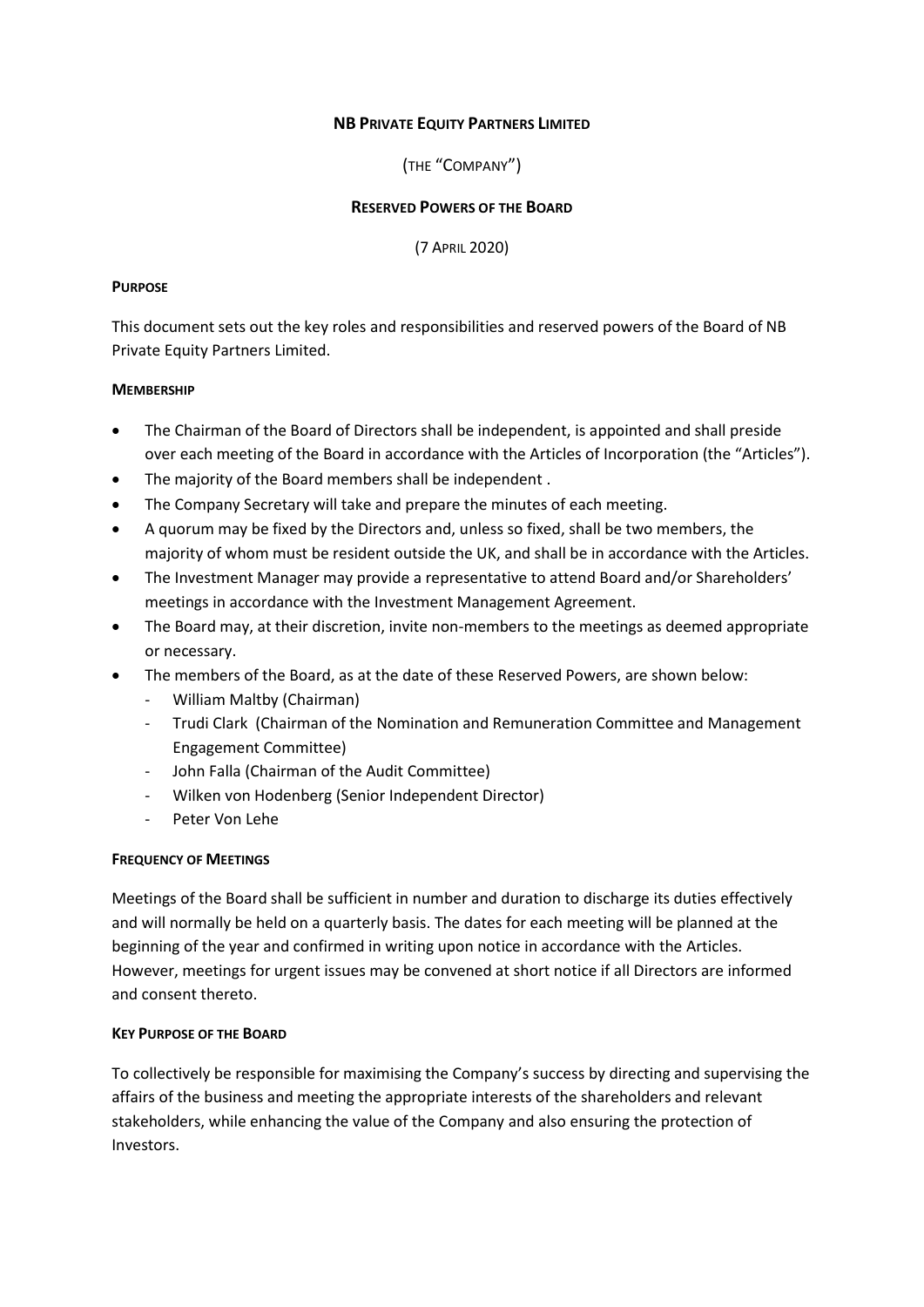#### **MAJOR DUTIES OF THE BOARD**

The major duties and Reserved Powers of the Board cover the Directors' duties and statutory obligations as well as strategic, financial and Shareholder matters and focus strongly on the delegation, supervision, reporting, compliance, monitoring and control responsibilities of the Board. As such, the key responsibilities are to exercise central management and control by directing the Company in accordance with agreed investment policy and applying generally accepted standards of best practice and principles of good governance, in the interests of the protection of Investors, Shareholders and all Stakeholders.

The major duties and Reserved Powers of the Board are as follows:

# **1. STATUTORY OBLIGATIONS**

1.1 Review and approval of:

- interim and final dividends;
- the annual and interim reports and accounts;
- circulars and announcements to Shareholders, including those convening general and extraordinary meetings;
- scheme particulars;
- constitutional documents;
- suitable and sufficient annual business risk assessments; and
- the establishment of any subsidiary of the Company.
- 1.2 Consideration of:
	- returns to local and overseas regulators and listing authorities.
- 1.3 Recommending to Shareholders:
	- changes to the Memorandum and Articles of Incorporation;
	- proposals relating to the appointment of auditors and approval of the audit fee; and
	- all other matters regarding major corporate issues.
- 1.4 Compliance with:
	- listing rules and guidelines and continuing obligations; and
	- applicable legislation and regulation.

## **2. STRATEGIC AND FINANCIAL MATTERS**

- 2.1 Consideration of:
	- the Company's mandate and objectives;
	- future strategy;
	- investment policy and guidelines;
	- annual business plans and budgets; and
	- the Company's progress against plans and budgets.
- 2.2 Approval of:
	- overall risk management, credit facilities, treasury, counterparty and capital policies and limits, including (but not limited to) expense funding, loan capital and issue of ordinary shares and preference shares, where applicable;
	- all major policies;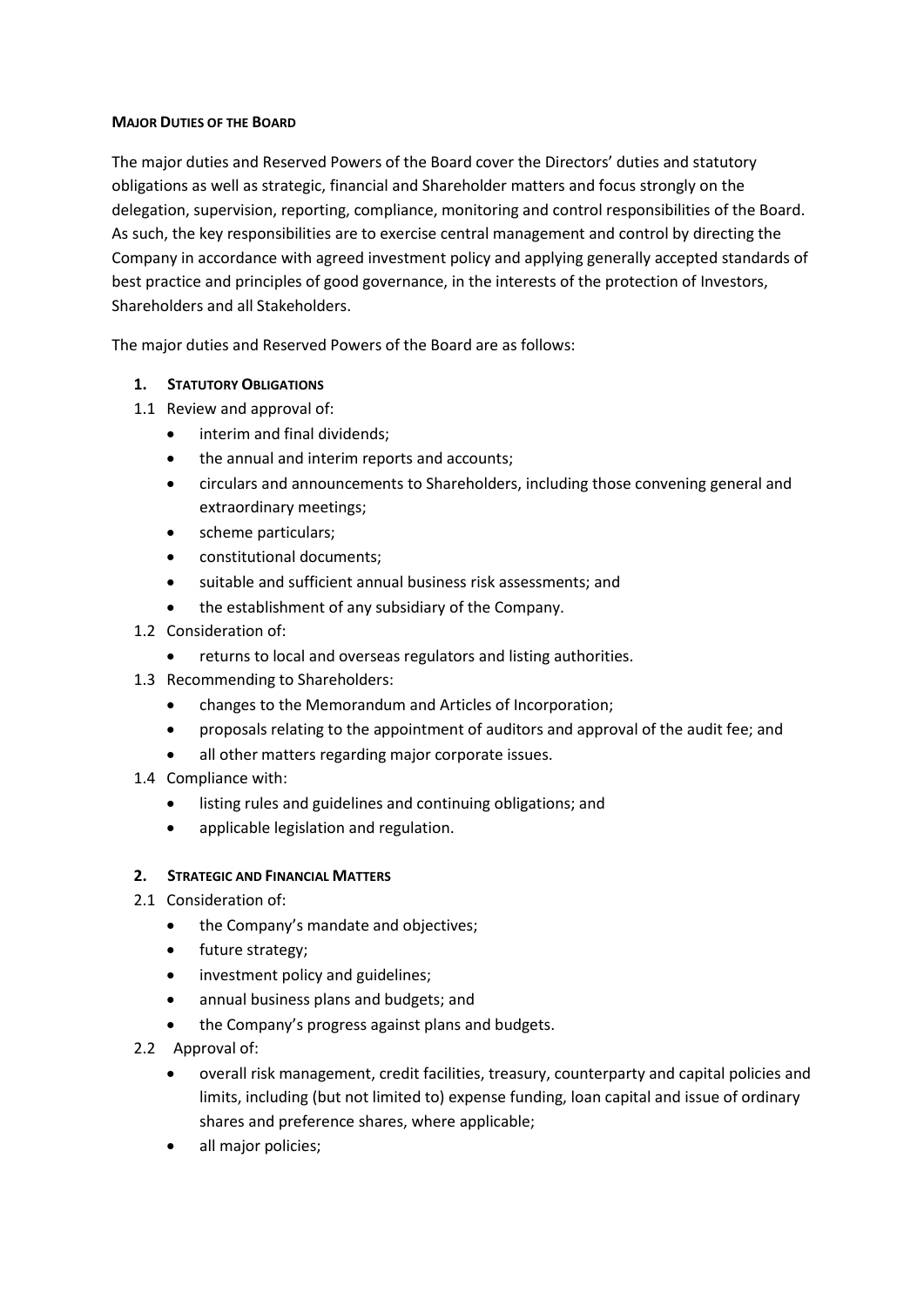- capital expenditure, mergers, acquisitions, joint ventures and disposals, in excess of any discretionary powers delegated to the Investment Manager;
- increases/reductions to capital and changes to capital structure; and
- significant changes in accounting policy.

2.3 Ensure:

- proper books of accounts are maintained;
- appropriate consideration is given to how to apply financial reporting principles and standards;
- sufficient and appropriate financial information and reports are provided to the Board, Regulators and Shareholders; and
- appropriate and effective guidance and supervision is given to the respective service suppliers.

## **3. SHAREHOLDER AND BOARD MATTERS**

- 3.1 Approval/ratification of:
	- the appointment and removal of the Chairman, Directors and Company Secretary;
	- the appointment by the Administrator of the MLRO and any nominated deputies; and
	- the placement of liability insurance for Directors and Officers.
- 3.2Appointment and ongoing review of:
	- major service suppliers, such as Investment Managers and Advisors, Administrators and Custodians, including outsourcing arrangements; and
	- company auditors, lawyers and other professional consultants, or be satisfied with the arrangements for delegated rights of appointment.
- 3.3 Agree:
	- the role, duties and responsibilities of the Chairman and Directors;
	- the roles duties and responsibilities of any Committee of the Board; and
	- the delegation of management responsibilities under the Investment Management Agreement.
- 3.4 Ensure:
	- the Company's organisational structure and resource capabilities are at all times appropriate for the business;
	- remuneration arrangements are structured fairly and responsibly and that remuneration policies are consistent with effective risk management;
	- an appropriate balance and composition of the Board, based on Directors' skills, knowledge and experience, with due consideration to diversity and planning for Board succession;
	- the Board undertakes regular evaluation of the performance of the Directors; and
	- the Board undertakes regular evaluations of the performance and major terms and conditions of its key service suppliers.
- 3.5 Delegation of:
	- the Board's powers and authority to Committees of the Board, as appropriate, with such Committees to be under an obligation to report back to the Board on a regular basis.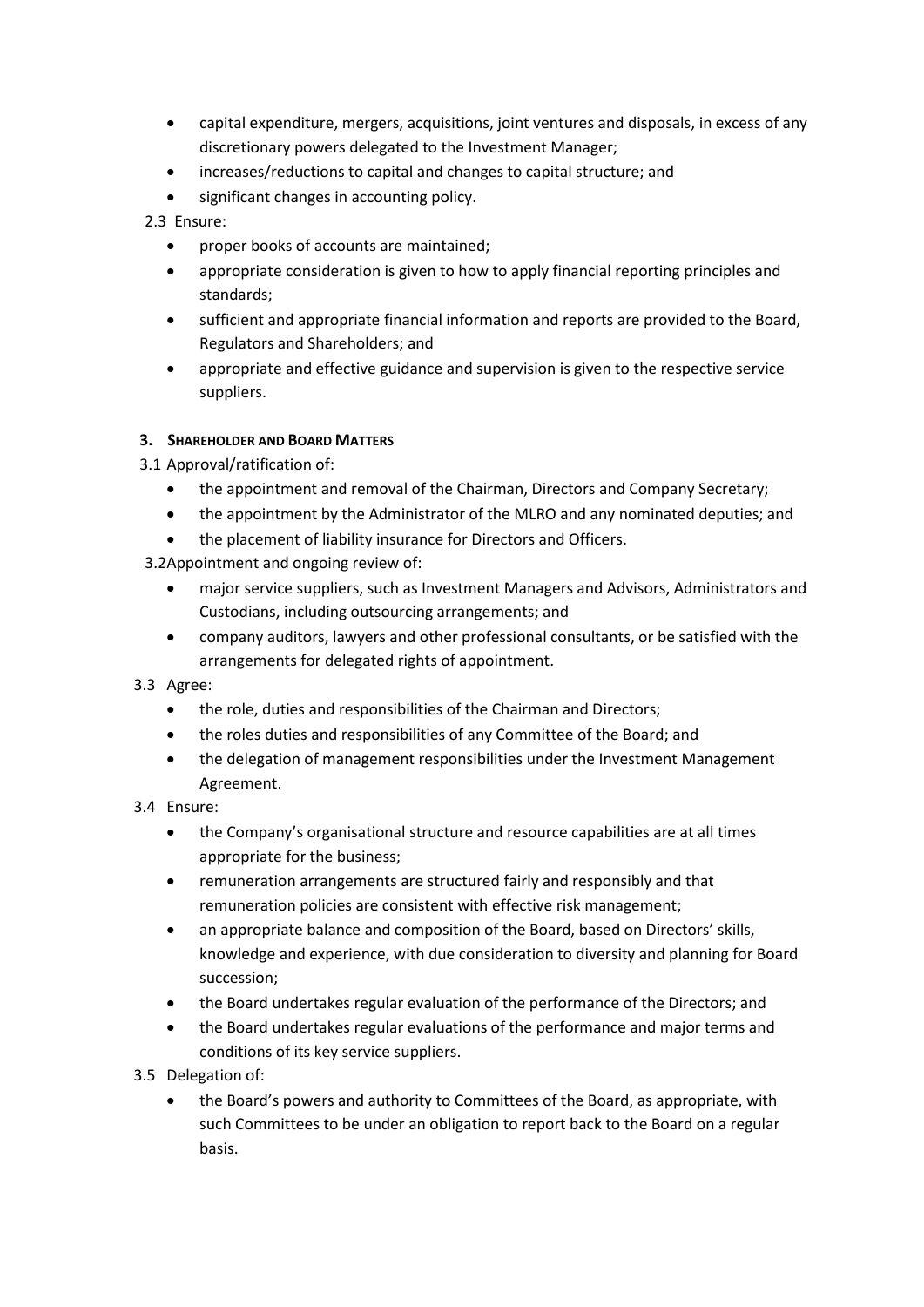- 3.6 Ensure:
	- accountability to Shareholders and responsibility to relevant Stakeholders, to include monitoring marketing activities and Investor relations;
	- Shareholders are provided with sufficient information to understand the risks and rewards to which they are exposed through the Company;
	- an appropriate communication strategy is in place for effective engagement with Shareholders; and
	- the rights of Shareholders are respected and facilities are made available to facilitate Shareholders exercising those rights.

# **4. REPORTING, COMPLIANCE, GOVERNANCE, MONITORING AND CONTROL RESPONSIBILITIES**

- 4.1 Determine and ensure:
	- robust internal control and risk management policies and procedures are in place and that appropriate monitoring criteria have been established to evaluate their ongoing effectiveness;
	- effective controls are in place to assess and monitor liquidity risk, asset values, counterparty exposure and credit availability;
	- a satisfactory compliance regime exists and that all relevant local laws and international laws, regulations, rules, procedures, guidance notes and controls to combat money laundering, terrorist financing and other criminal activities are upheld. This should include an identification and assessment of investor and counterparty risk using a riskbased approach;
	- a framework for strong corporate governance has been put in place, which is believed to be suitable for the Company and its subsidiary companies, and which ensures appropriate levels of best practice are maintained and regularly assessed;
	- high standards of business conduct, integrity and ethical behaviour are upheld and an effective conflicts of interest policy is in place; and
	- the timely and balanced disclosure and reporting to Shareholders, Listing Authorities and Regulators of all material matters concerning the Company.
- 4.2 Obtain and review:
	- comprehensive and timely information, sufficient to enable the Board to fulfil their responsibilities and monitor and control operations and performance;
	- regular investment, operational, compliance and marketing reports, to include but not be limited to; Investment Manager and Advisor Reports, Portfolio Valuations, Statistical Progress Reports, Register of Shareholders and Compliance, Risk Management and Corporate Governance Reports;
	- investment performance against expectations, peer group and benchmarks, NAV calculations, adherence to investment policy and restrictions, exercise of discretionary waivers and control of expenses;
	- minutes of Board meetings, as soon as possible following each meeting; and
	- all Board Papers prior to each meeting.
- 4.3 Review:
	- all internal and external audit and compliance reports and associated regulatory reviews; and